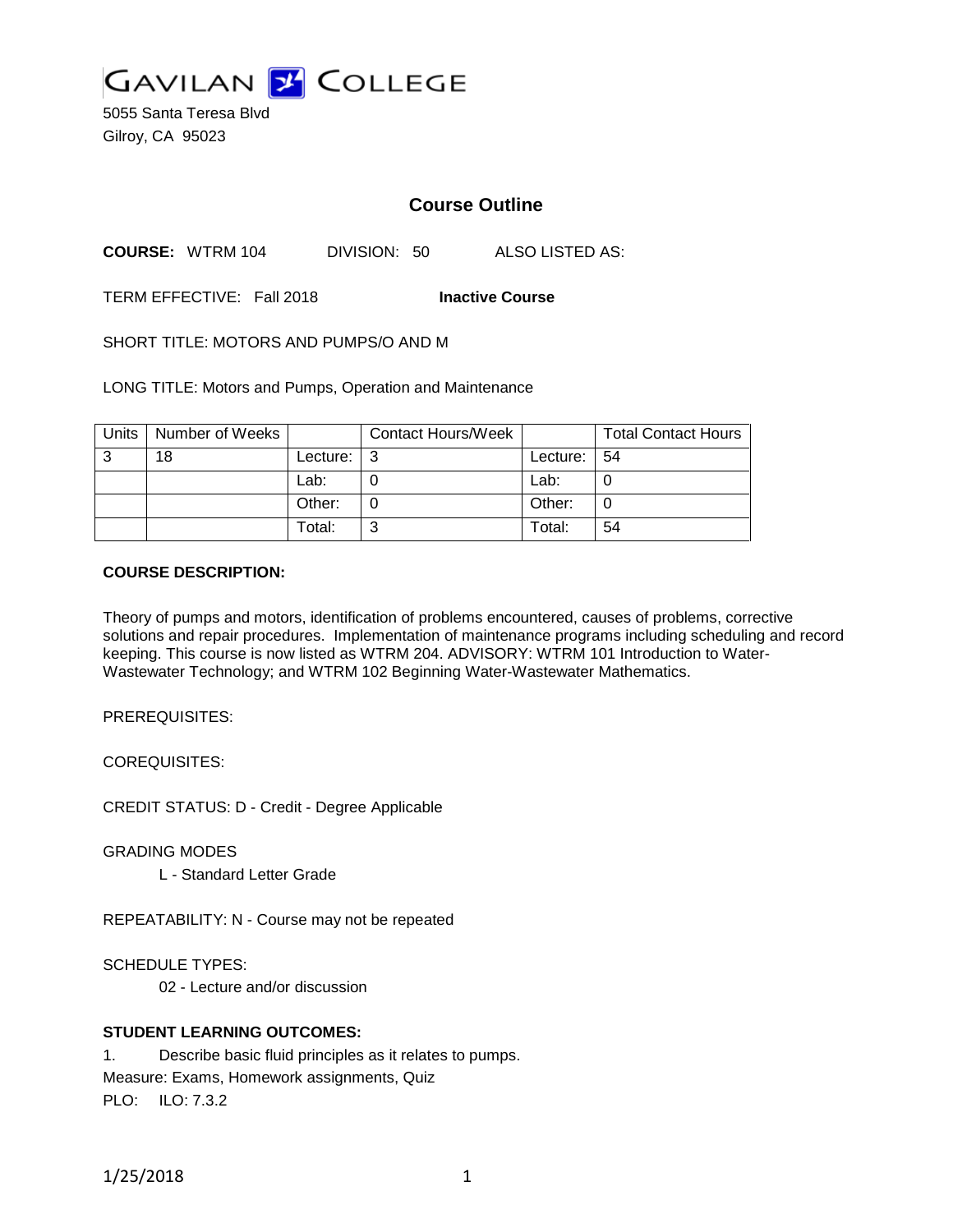Year assessed, or planned year of assessment: Spring 2017 2. Outline the key principles of basic hydraulics. Measure: Exams, Homework assignments, Quiz PLO: ILO: 7,3,2

Year assessed, or planned year of assessment: Spring 2017 3. State the key parameters and issues associated with centrifugal pumps. Measure: Quiz, Exam PLO: ILO: 7,3,2,5

Year assessed, or planned year of assessment: Spring 2017 4. State the key parameters and issues associated with rotary pumps.

Measure: Quiz, Exam PLO: ILO: 7,3,2,5

Year assessed, or planned year of assessment: Spring 2017

5. Explain the key elements and operational issues associated with reciprocation and displacement. Measure: Quiz, Exam PLO: ILO: 7,3,2,5

Year assessed, or planned year of assessment: Spring 2017 6. Outline the key operational issues for special service pumps. Measure: Quiz, Exam PLO: ILO: 7,3,2,5

Year assessed, or planned year of assessment: Spring 2017

7. Describe and explain pump curves, including horsepower and energy mathematics.

Measure: Exams, Homework assignments, Quiz

PLO: ILO: 7,3,2

Year assessed, or planned year of assessment: Spring 2017

8. Explain the concepts of cavitation and positive suction pressure. Measure: Quiz, Exam PLO: ILO: 7,3,2

Year assessed, or planned year of assessment: Spring 2017 9. Outline the basic components of AC motors. Measure: Quiz, Exam PLO: ILO: 7,3,2 Year assessed, or planned year of assessment: Spring 2017

10. Outline the concept of motor controls. Measure: Homework assignments Quiz, Exam PLO: ILO: 7,3,2

CONTENT, STUDENT PERFORMANCE OBJECTIVES, OUT-OF-CLASS ASSIGNMENTS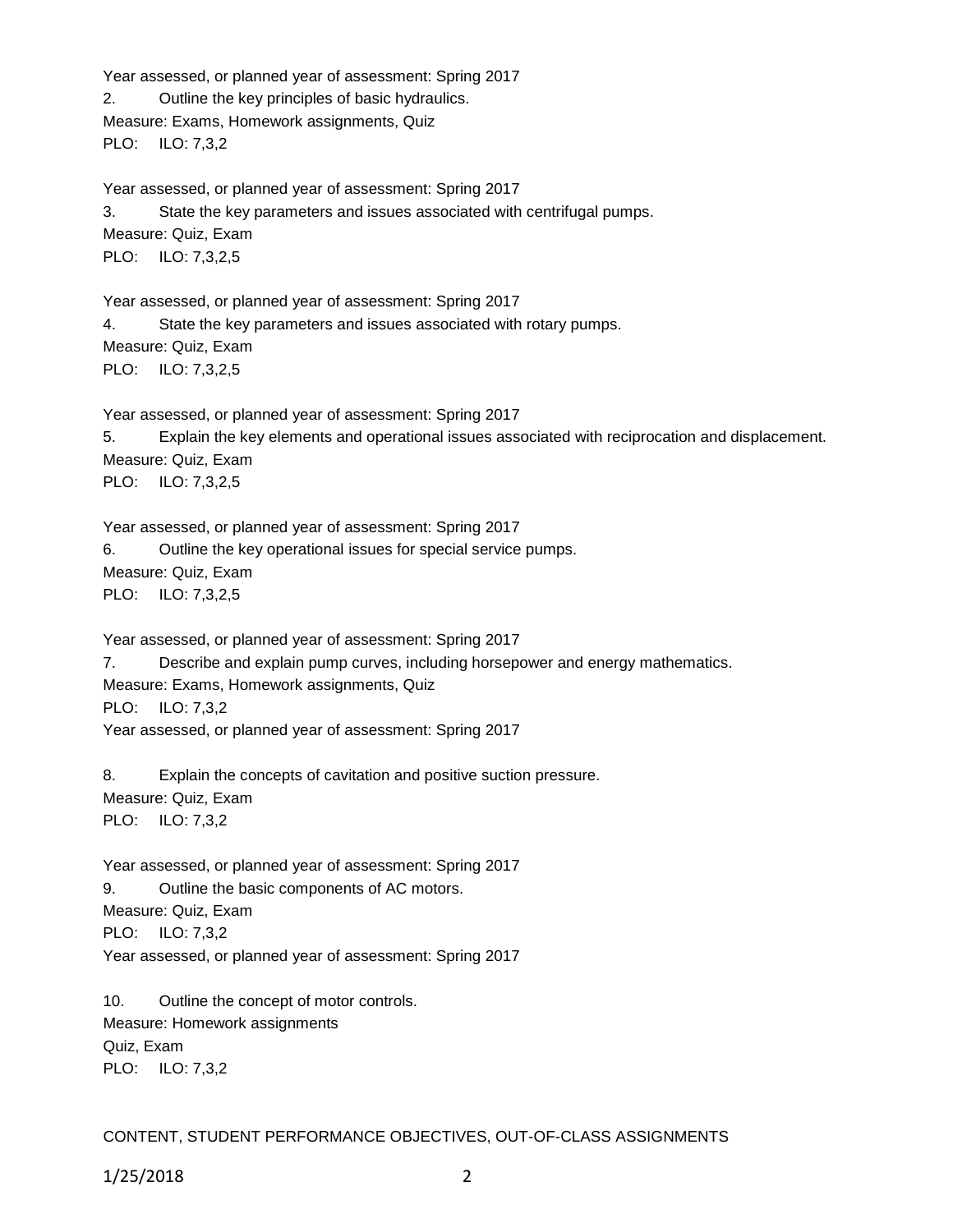Inactive Course: 11/13/2017

6 Hours

Content: Basic fluid principles.

Student Performance Objectives (SPO): Describe fluid principles as related to pump operations theory. Out-of-Class Assignments: Read Chapter 1 of Millers Book , Answer Study guide questions

## 6 Hours

Content: Principles of basic hydraulics

Student Performance Objectives (SPO): Outline the parameters of water hydraulic theory as applied to pump operation in the water utility environment.

Out-of-Class Assignments: Read Chapter 2 of Millers Book, Answer Study guide questions

# 3 Hours

Content: Principles, construction, installation, Operation, troubleshooting and maintenance of Centrifugal pumps

Student Performance Objectives (SPO): Describe the construction, operation, specification and repair of several types of centrifugal pumps.

Out-of-Class Assignments: Read Chapter 3 of Millers Book, Answer Study guide questions

### 3 Hours

Content: Principles, construction, installation, Operation, troubleshooting and maintenance of Rotary pumps Student Performance Objectives (SPO): Describe the construction, operation, specification and repair of several types of rotary pumps.

Out-of-Class Assignments: Read Chapter 4 of Millers Book, , Answer Study guide questions

## 3 Hours

Content: Principles, construction, installation, Operation, troubleshooting and maintenance of Reciprocating and displacement pumps.

Student Performance Objectives (SPO): Describe the construction, operation, specification and repair of several types of reciprocating and displacement pumps.

Out-of-Class Assignments: Read Chapter 5 of Millers Book, Answer Study guide questions

# 6 Hours

Content: Principles, construction, installation, Operation, troubleshooting and maintenance of Special Service Pumps.

Student Performance Objectives (SPO): Describe the construction, operation, specification and repair of several types of special service pumps.

Out-of-Class Assignments: Read Chapter 6 of Millers Book, , Answer Study guide questions Mid-Term exam

# 2 Hours

Content: Pump Curves including horsepower and energy mathematics

Student Performance Objectives (SPO): Interpret and select pump curves associated with different pump applications.

Out-of-Class Assignments: Handout to be given in conjunction with this class.

# 1 Hours

Content: Cavitation and net positive suction pressure.

Student Performance Objectives (SPO): Describe the causes of cavitation and how to troubleshoot such issues.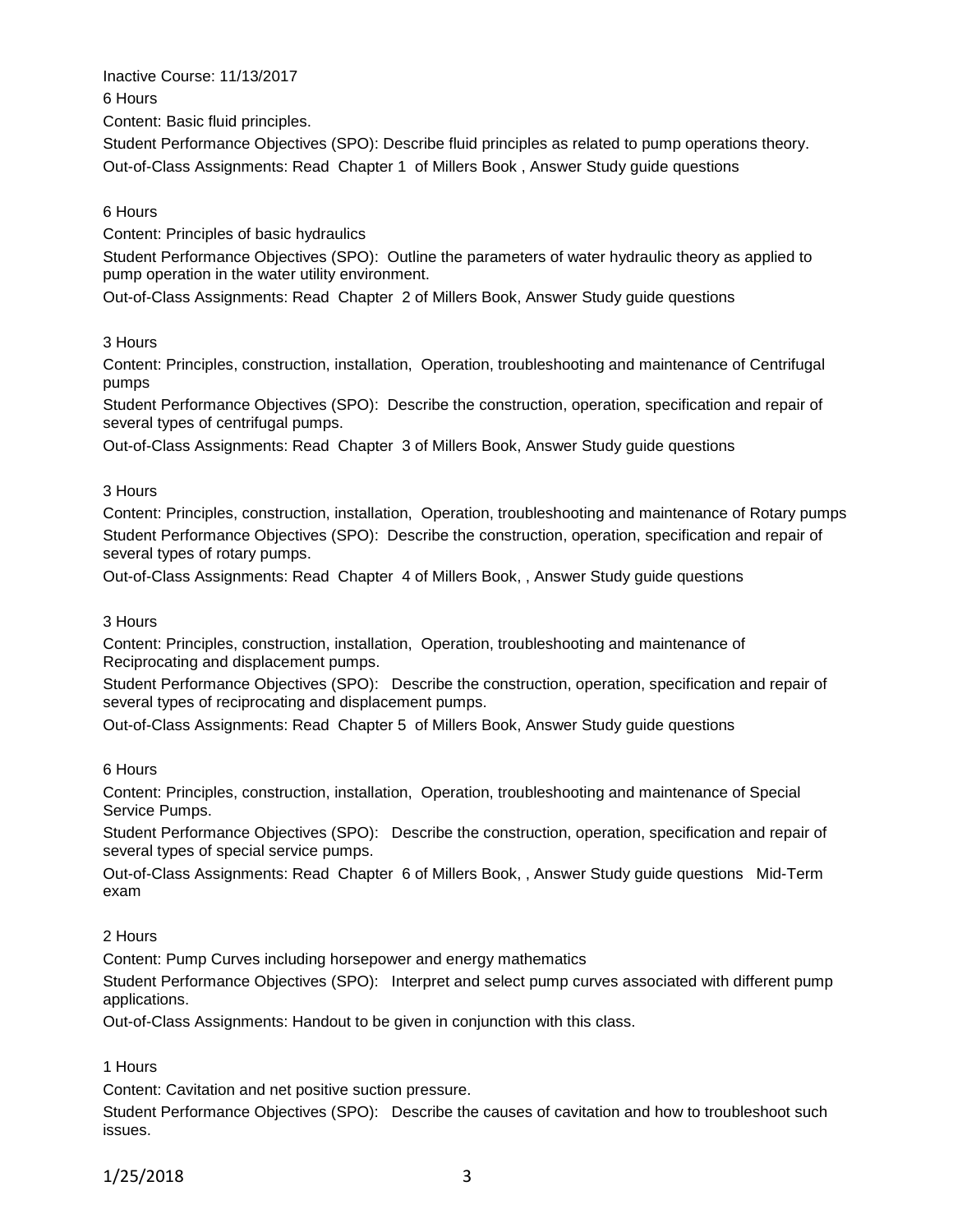Out-of-Class Assignments: Handout w. quiz

9 Hours

Content: Basic components of AC Motors.

Student Performance Objectives (SPO): Describe AC motor application as it applies to the water industry. Out-of-Class Assignments: Read Chapter 3, Chapter 8 of Miller Motor Control book

9 Hours

Content: Motor control concepts.

Student Performance Objectives (SPO): Select and design simple control circuits to control the distribution of water. Out-of-Class Assignments: Read Chapter 16 of Miller Motor Control book . Do a Design problem.

2 Hours Final

### **METHODS OF INSTRUCTION:**

Lecture, exams, quizzes, homework assignments, videos

#### **METHODS OF EVALUATION:**

CATEGORY 1 - The types of writing assignments required: Percent range of total grade: 0 % to 0 %

If this is a degree applicable course, but substantial writing assignments are NOT appropriate, indicate reason:

Course primarily involves skill demonstration or problem solving

CATEGORY 2 - The problem-solving assignments required: Percent range of total grade: 25 % to 50 % Homework Problems **Quizzes** 

CATEGORY 3 - The types of skill demonstrations required: Percent range of total grade: 0 % to 0 %

CATEGORY 4 - The types of objective examinations used in the course: Percent range of total grade: 50 % to 75 % Multiple Choice Other: Math - show work

### **REPRESENTATIVE TEXTBOOKS:**

Recommended Representative Textbooks Rex Miller and Mark R. Miller. Industrial Electricity and Motor Controls, Second Edition, or other appropriate college level text. . McGraw-Hill Publishing,2013. NOTE: This text is a standard text in the water industry. ISBN: 9780071818698 Reading Level of Text, Grade: 11th Verified by: Dana Young Required Other Texts and Materials